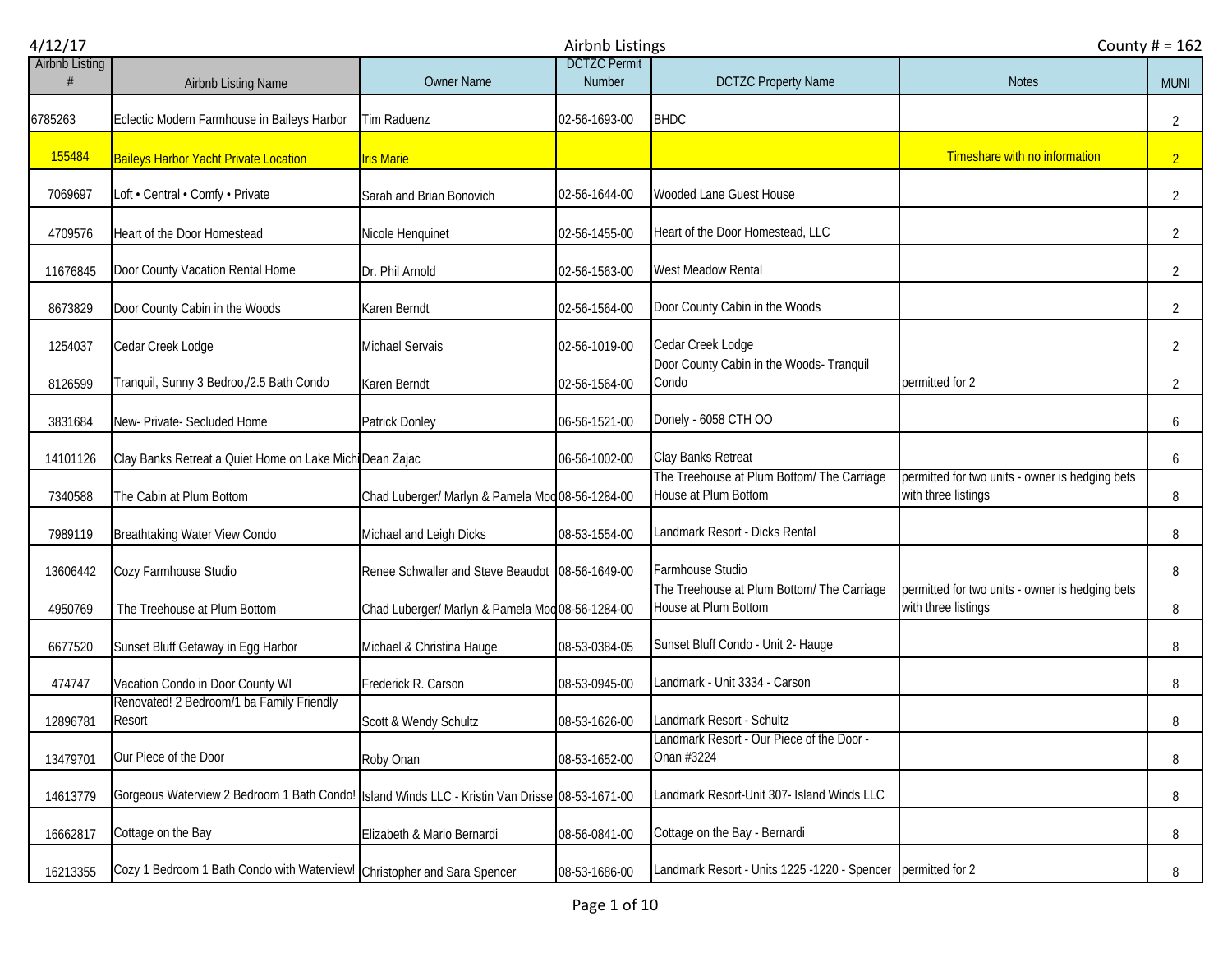| 4/12/17               |                                                     |                                                  | Airbnb Listings                      |                                                                    | County $# = 162$                                                       |             |
|-----------------------|-----------------------------------------------------|--------------------------------------------------|--------------------------------------|--------------------------------------------------------------------|------------------------------------------------------------------------|-------------|
| <b>Airbnb Listing</b> | Airbnb Listing Name                                 | <b>Owner Name</b>                                | <b>DCTZC</b> Permit<br><b>Number</b> | <b>DCTZC Property Name</b>                                         | <b>Notes</b>                                                           | <b>MUNI</b> |
| 16462773              | Relaxing 1 Bedroom 1 Bathroom Condo                 | Christopher and Sara Spencer                     | 08-53-1686-00                        | Landmark Resort - Units 1225 -1220 - Spencer permitted for 2       |                                                                        | 8           |
| 1595111               | <b>Beautiful Waterview Condo</b>                    | Kathlyn Geracie                                  | 08-53-1689-00                        | Landmark Resort- Beautiful Water View Condo                        |                                                                        | 8           |
| 16751564              | Leaf House Door County                              | Sean and Cami Wright                             | 08-53-1699-00                        | Landmark Resort Unit 2317 - Leaf House Door<br>County              |                                                                        | 8           |
| 17281207              | Accessible 1 Bed 1 Bath Condo                       | Daniel and Linda Scott                           | 08-53-1685-00                        | Landmark Resort - #4105 - Scott                                    |                                                                        | 8           |
| 15399898              | Relaxing Waterfront Door County Lake House          | Brianne & Barry Tegel                            | 08-56-1707-00                        | Door County Lake House Tegel                                       |                                                                        | 8           |
| 16987204              | Relaxing Nostalgic Log Home "Green Apple<br>Lodge"  | Patricia Culliton                                | 08-56-1715-00                        | Green Apple Lodge                                                  |                                                                        | 8           |
| 17748137 Bay          | Egg Harbor Cottage on the Waters of Green           | Patti Jo Hedeen                                  | 08-55-0302-00                        | Sunset on Bay Shore                                                |                                                                        | 8           |
|                       | 17527605 2 Bed 2 Bath Condo w/ Pool Access          | Will Pflum                                       | 08-53-1684-00                        | Landmark Resort Pflum                                              |                                                                        | 8           |
| 8163799               | The Cottage at Plum Bottom                          | Chad Luberger/ Marlyn & Pamela Mod 08-56-1284-00 |                                      | The Treehouse at Plum Bottom/ The Carriage<br>House at Plum Bottom | permitted for two units - owner is hedging bets<br>with three listings | 8           |
| 17121280              | Awesome Sunset Condo                                | Christine Crowley                                | 09-53-0549-00                        | Awesome Sunset Condo - Ridgewood Condo 5                           |                                                                        | 9           |
| 13589290              | Egg Harbor Log Cabin                                | Karen Berndt                                     | 09-56-1646-00                        | Egg Harbor Log Cabin                                               |                                                                        | 9           |
| 13812976              | Egg Harbor Bluffwood House                          | Claire & Frank Murphy                            | 09-56-1232-00                        | <b>Blluffwood House</b>                                            |                                                                        | 9           |
| 7324007               | The Pink House                                      | Sandra DeLegge                                   | 09-56-1545-00                        | The Pink House                                                     |                                                                        | 9           |
| 9602336               | Downstown Sunset View Apartment                     | Kathy Navis                                      | 09-53-1576-00                        | Sunset View Apartment                                              | permitted for 2                                                        | 9           |
| 525258                | Quiaint Cozy A-Frame in Door County                 | Tim & Kristin Mahoney                            | 09-56-1308-00                        | Quaint Cozy A-Frame                                                |                                                                        | 9           |
| 11512240              | Gorgeous View ~ Walk to Town                        | Melanie and Richard Parsons                      | 09-53-1609-00                        | Ridgewood Bluff Condo - Parson                                     |                                                                        | 9           |
| 1747509               | House on Golf Course & by Beach                     | Kevin Murphy & Steve Brunke                      | 09-55-0753-00                        | The Fifth hole                                                     |                                                                        | 9           |
| 17170132              | Cape Cod Style 3 Bedroom                            | Alpine                                           | 09-51-0318-00                        | Alpine                                                             |                                                                        | 9           |
| 17184189              | Cape Cod-Style 3 Bdrm Cottage in Egg Harbor,<br>WI  | Alpine                                           | 09-51-0318-00                        | Alpine                                                             |                                                                        | 9           |
| 17748572              | Door County - 2 Bedroom/1 Bathroom Home on<br>Water | Alpine                                           | 09-51-0318-00                        | Alpine                                                             |                                                                        | 9           |
| 17745387              | True Door County - 3 Bedroom/2 Bathroom<br>Home     | Alpine                                           | 09-51-0318-00                        | Alpine                                                             |                                                                        | 9           |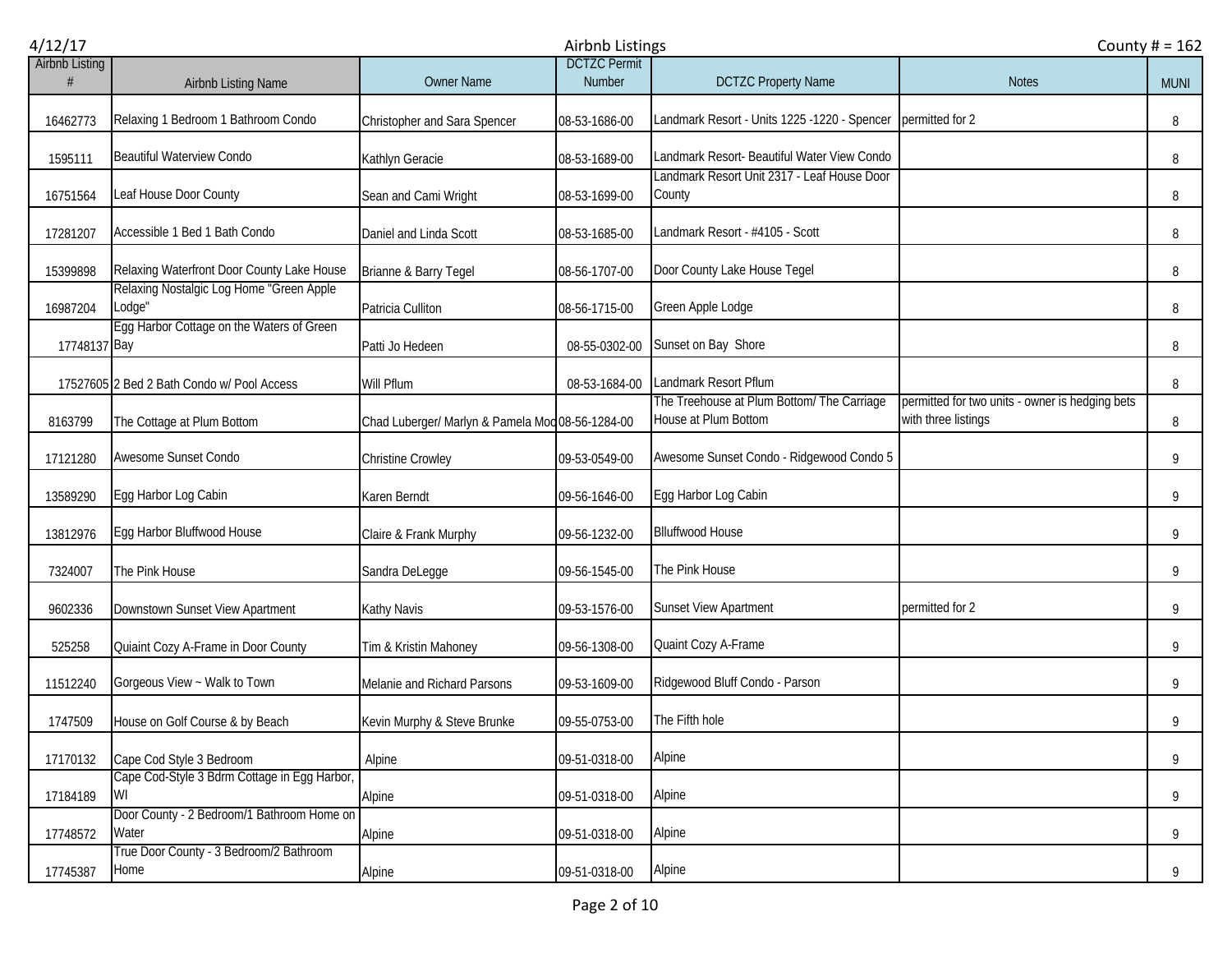| 4/12/17               |                                                                          |                                                  | <b>Airbnb Listings</b>               | County $# = 162$               |                                       |                |
|-----------------------|--------------------------------------------------------------------------|--------------------------------------------------|--------------------------------------|--------------------------------|---------------------------------------|----------------|
| <b>Airbnb Listing</b> | Airbnb Listing Name                                                      | <b>Owner Name</b>                                | <b>DCTZC Permit</b><br><b>Number</b> | <b>DCTZC Property Name</b>     | <b>Notes</b>                          | <b>MUNI</b>    |
| 16911381              | Village Cottage- close to shops, dining, & water   A Village Cottage LLC |                                                  | 09-55-0735-00                        | A Village Cottage LLC          | permitted for 2                       | 9              |
| 16542621              | Village Cottage - walkable to waterfront and<br>town                     | A Village Cottage LLC                            | 09-55-0735-00                        | A Village Cottage LLC          | permitted for 2                       | 9              |
| 15922477              | Treehouse Appartment                                                     | Kathy Navis                                      | 09-53-1576-00                        | Sunset View Apartment          | permitted for 2                       | 9              |
| 13282955              | 4th of July week in Door County                                          |                                                  |                                      |                                | meadow ridge timeshare no information | 9 <sub>o</sub> |
| 17097048              | Meadow Ridge Door County -                                               | Peri Jackson                                     | 09-59-1717-00                        | Meadow Ridge Timeshare Jackson |                                       | 9              |
| 15152902              | Peninsula Park and Island View - 3 bedroom<br>house                      | James Lindbloom                                  | 11-56-1558-00                        | Peninsula Park and Island View | permitted for 2                       | 11             |
| 7746988               | #1 Peninsula Park and Island View                                        | James Lindbloom                                  | 11-56-1558-00                        | Peninsula Park and Island View | permitted for 2                       | 11             |
| 7833318               | #2 Peninsula Park and Island View                                        | James Lindbloom                                  | 11-56-1558-00                        | Peninsula Park and Island View | permitted for 2                       | 11             |
| 13769377              | <b>Hollis House</b>                                                      | Daniel & Lori Schwefel                           | 11-56-1659-00                        | <b>Hollis House</b>            |                                       | 11             |
| 13549163              | Elegant Home in Ephraim                                                  | Daniel & Laurel Simons                           | 11-56-1656-00                        | Elegant Home in Ephraim        |                                       | 11             |
| 15634038              | Brookpoint Condo 2 BR, 2 BA                                              | Karen Berndt                                     | 12-53-1681-00                        | Brook Point Condo #5- Berndt   |                                       | 12             |
| 10015145              | Lawler Guest House                                                       | Greg and Dan Lawler                              | 12-56-1573-00                        | <b>Lawler Guest House</b>      |                                       | 12             |
| 5123586               | Relax & Refocus at Hesed House                                           | Jerry & Jane Noskowiak                           | 12-56-1446-00                        | <b>Hesed House</b>             |                                       | 12             |
| 5278540               | Irish Hospitality in Fish Creek WI                                       | Megan O'Meara                                    | 12-54-0685-00                        | O'Meara's Cottage Loft         |                                       | 12             |
| 12588724              | Country Chalet of Fish Creek                                             | Dennis & Marla Sunstron                          | 12-55-0830-00                        | Country Chalet                 |                                       | 12             |
| 1894636               | Cedar Creek Lodge II                                                     | Michael Servais                                  | 12-56-1357-00                        | Cedar Creek Lodge #2           |                                       | 12             |
| 13496429              | Cedarwood Vacation Home                                                  | Jay and Carla Marr                               | 12-55-0778-00                        | Cedarwood Marr                 |                                       | 12             |
| 12964179              | Fish Creek, WI: Sweet log cabin & meditation<br>paths                    | Robin Bienemann                                  | 12-56-1665-00                        | Sweet Log Cabin Bienneman      |                                       | 12             |
| 1649733               | Centrally Located 2Bdrm/1bth on 1.5Acre<br>Wooded Lot                    | Steven Pachonphai                                | 12-56-1692-00                        | DC HOME Pachonphai             |                                       | 12             |
| 17027981              | Maple Grove Cottage                                                      | John and Maria Chomeau - Maple Grd 12-56-1330-00 |                                      | Maple Grove Cottage LLC        |                                       | 12             |
| 15062338              | 2 Bedroom for Retreat at Bailey Harbor Resort,<br>WI                     | <b>Misty</b>                                     |                                      |                                | Timeshare with no information         | 15             |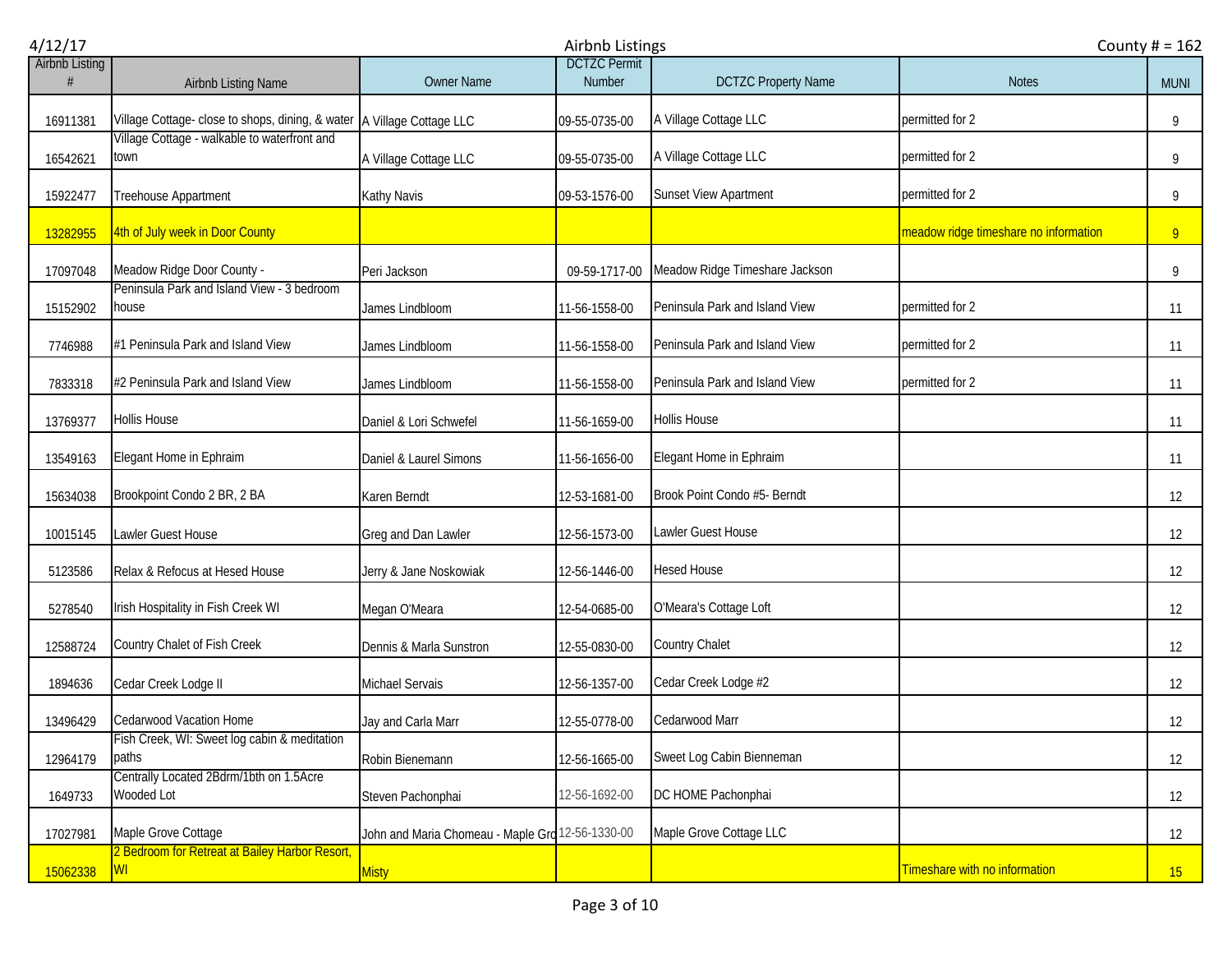| 4/12/17               | Airbnb Listings                               |                                   |                               |                                  |                               |             |
|-----------------------|-----------------------------------------------|-----------------------------------|-------------------------------|----------------------------------|-------------------------------|-------------|
| <b>Airbnb Listing</b> | Airbnb Listing Name                           | <b>Owner Name</b>                 | <b>DCTZC Permit</b><br>Number | <b>DCTZC Property Name</b>       | <b>Notes</b>                  | <b>MUNI</b> |
| 13752696              | Enjoy all the Rushes has to offer!            |                                   |                               |                                  | Timeshare with no information | 15          |
| 11659022              | Classic Farm House in Egg Harbor (upper unit) | Tim Raduenz                       | 15-56-1601-00                 | Raduenz 6551 CTH T               |                               | 15          |
| 12653322              | Jacksonport Wi Door Co on the Beach           | Kris Zeile                        | 15-56-1263-00                 | <b>Shoreline Ventures</b>        |                               | 15          |
| 14400793              | Door County Lakeside Retreat                  | Janet Slater                      | 15-56-1085-00                 | Lakeside Paradise Slater         |                               | 15          |
| 185416                | Door County Waterfront Cottage                | Lane Kendig and Elaine Carmichael | 27-56-1156-00                 | Kendig Snake Island              |                               | 27          |
| 13379159              | Sherwood Point Cabin adjacent to Lighthouse   | Ricky & Carrie Uhlig              | 27-56-1321-00                 | Sherwood Point Cabin             |                               | 27          |
| 14142417              | Waterfront Cottage on Sturgeon Bay            | Louise Knutter                    | 27-56-1680-00                 | Waterfront Cottage - Knutter     |                               | 27          |
| 17346242              | Harbor Cottage Retreat                        | Ray Ambrosius                     | 27-56-1723-00                 | Harbor Cottage Retreat           |                               | 27          |
| 6798124               | The Cabbage, a 1969 A frame                   | Kimberly Hazen                    | 32-56-1496-00                 | Hazen Cabbage                    |                               | 32          |
| 634251                | Door County Lakefront Cottage                 | Diane Christell                   | 32-56-1250-00                 | Door County Lakefront Cottage    |                               | 32          |
| 9818691               | Charming 1880's Log Cabin                     | Terry & Kermit Bott               | 32-55-0770-00                 | Doc's Hideaway                   |                               | 32          |
| 8346814               | Three Sister Meadow Private Room              | Tim and Kathleen Kay              | 32-56-1523-00                 | Three Sisters Farm               | permitted for three units     | 32          |
| 8036265               | Three Sisters "Sweet" Retreat                 | Tim and Kathleen Kay              | 32-56-1523-00                 | Three Sisters Farm               | permitted for three units     | 32          |
| 6795558               | <b>Rustic Summer Sleeping House</b>           | Tim and Kathleen Kay              | 32-56-1523-00                 | Three Sisters Farm               | permnitted for 3              | 32          |
| 1017049               | Door County Getaway - Sleeps 6                | James Hedman                      | 32-53-1306-00                 | Northbluff Retreat               |                               | 32          |
| 896560                | Terra Cottages Gills Rock 2                   | Deborah "Sophie" Taubert Gehan    | 32-55-0124-00                 | Terra Cottages                   | permitted for five units      | 32          |
| 1036370               | Eclectic Style Cottage                        | Tim Raduenz                       | 32-56-0930-00                 | EBDC-Raduenz                     |                               | 32          |
| 897991                | Terra Cottages Gills Rock, Door Co.           | Deborah "Sophie" Taubert Gehan    | 32-55-0124-00                 | Terra Cottages                   | permitted for five units      | 32          |
| 2336212               | Terra Cottages #3                             | Deborah "Sophie" Taubert Gehan    | 32-55-0124-00                 | Terra Cottages                   | permitted for five units      | 32          |
| 7998854               | Architecturally Designed Charmer              | Shelly Sprinkman                  | 32-56-1682-00                 | Architecturally Designed Charmer |                               | 32          |
| 3904298               | Tree Tops Delight II                          | Eileen and George True            | 32-56-1331-00                 | Tree Top Delight - True          | permitted for two units       | 32          |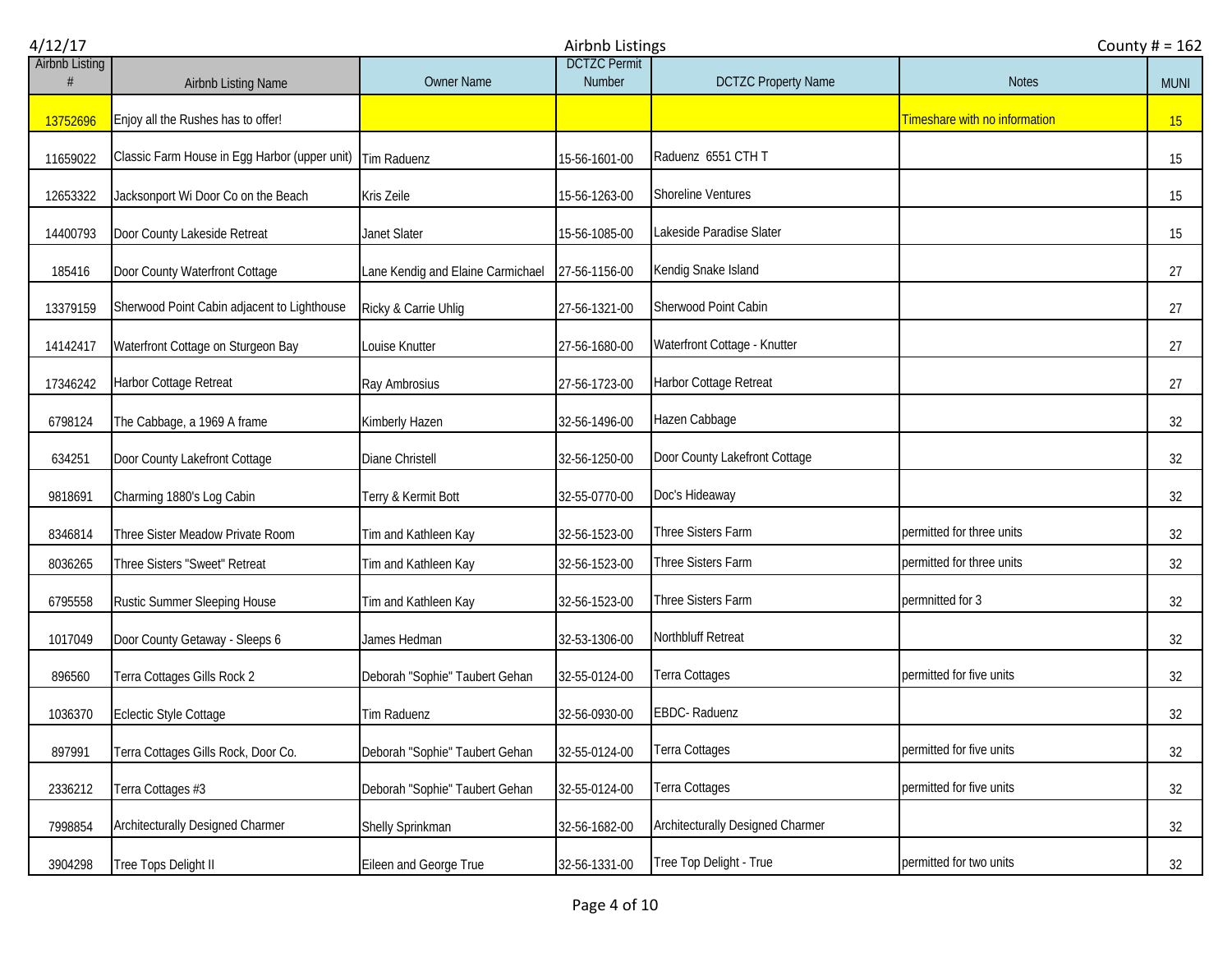| 4/12/17               |                                                       |                                  | Airbnb Listings               |                                  | County $# = 162$         |             |
|-----------------------|-------------------------------------------------------|----------------------------------|-------------------------------|----------------------------------|--------------------------|-------------|
| <b>Airbnb Listing</b> | Airbnb Listing Name                                   | Owner Name                       | <b>DCTZC Permit</b><br>Number | <b>DCTZC Property Name</b>       | <b>Notes</b>             | <b>MUNI</b> |
| 1300502               | Treetops Delight in Northern Door                     | Eileen and George True           | 32-56-1331-00                 | Tree Top Delight - True          | Permitted for two units  | 32          |
| 13597414              | Shoreline Resort-Condominiums 3rd Floor<br>Waterview  | Rockton Shoreline, LLC           | 32-51-0796-00                 | Shoreline Resort & Condos        |                          | 32          |
| 14277383              | <b>Beautiful Door County Condo</b>                    | Rockton Shoreline, LLC           | 32-51-0796-00                 | Shoreline Resort & Condos        |                          | 32          |
| 1807644               | <b>First Floor with Forest View</b>                   | Loren & Helen Fandrei            | 32-56-1341-00                 | Granpa's House Rental Door Co WI |                          | 32          |
| 14648663              | Terra Cottages #4                                     | Deborah "Sophie" Taubert Gehan   | 32-55-0124-00                 | Terra Cottages                   | permitted for five units | 32          |
| 896385                | Sunny Cottage in Ellson Bay                           | Deborah "Sophie" Taubert Gehan   | 32-55-0124-00                 | Terra Cottages                   | permitted for five units | 32          |
| 6383182               | Nor Dor Escape                                        | <b>Benjamin Piller</b>           | 32-56-1418-00                 | Piller-Gill Rock                 |                          | 32          |
| 12034716              | Fleetwing Cottage on Garrett Bay                      | Mary Ann Rademacher              | 32-55-0455-00                 | Fleetwing                        |                          | 32          |
| 13368133              | Delightful 2 Bdrm B&B                                 | Kathleen Schmidt                 | 32-54-1638-00                 | Hummingbird B&B                  |                          | 32          |
| 4860774               | Huge House on Glidden Drive                           | Mary & Ray Spangler              | 33-56-0400-00                 | Mary's Beach House               |                          | 33          |
| 3047435               | Cottage on Lake in State Park                         | Barb & Gil Hoffman               | 33-56-1429-00                 | Cottage on Lake                  |                          | 33          |
| 12323917              | Woodsy Retreat on Lake Michigan                       | Joan Shiels                      | 33-56-1627-00                 | Woodsy Retreat on Lake Michigan  |                          | 33          |
| 13328872              | Door County Dream House                               | <b>Fred Suchy</b>                | 33-56-0695-00                 | Door County Dream Home           |                          | 33          |
| 14511904              | Private country living in a scenic ranch home         | Connie Rockwell                  | 33-55-0700-00                 | Dogg House Cottages              | permitted for 2          | 33          |
| 15048452              | Door County Escape!                                   | Ann Johnson                      | 33-56-1660-00                 | Clark Lake Cottage - Johnson     |                          | 33          |
| 15645178              | Dogg House Cottage - Door County                      | Connie Rockwell                  | 33-55-0700-00                 | Dogg House Cottages              | permitted for 2          | 33          |
| 13922784              | <b>Graybird Manor</b>                                 | Chris Demarinis                  | 34-56-1672-00                 | Graybird Manor                   |                          | 34          |
| 2613362               | The Cotter Cottage                                    | <b>Brandon Cotter</b>            | 34-56-1371-00                 | The Cotter Cottage               |                          | 34          |
| 13111748              | Condo at Highland Greens                              | Sarah George                     | 34-53-1039-00                 | George's Getaway                 |                          | 34          |
| 12672427              | Beach view waterfront park access!                    | Dawn and Walter Nawrot           | 34-56-1620-00                 | Parkview Drive - Nawrot          |                          | 34          |
| 16332969              | Family Friendly Retreat in the Heart of Sister<br>Bay | Pamela Schmitz/ CPS Holdings LLC | 34-56-1695-00                 | Sister Bay Chalet                |                          | 34          |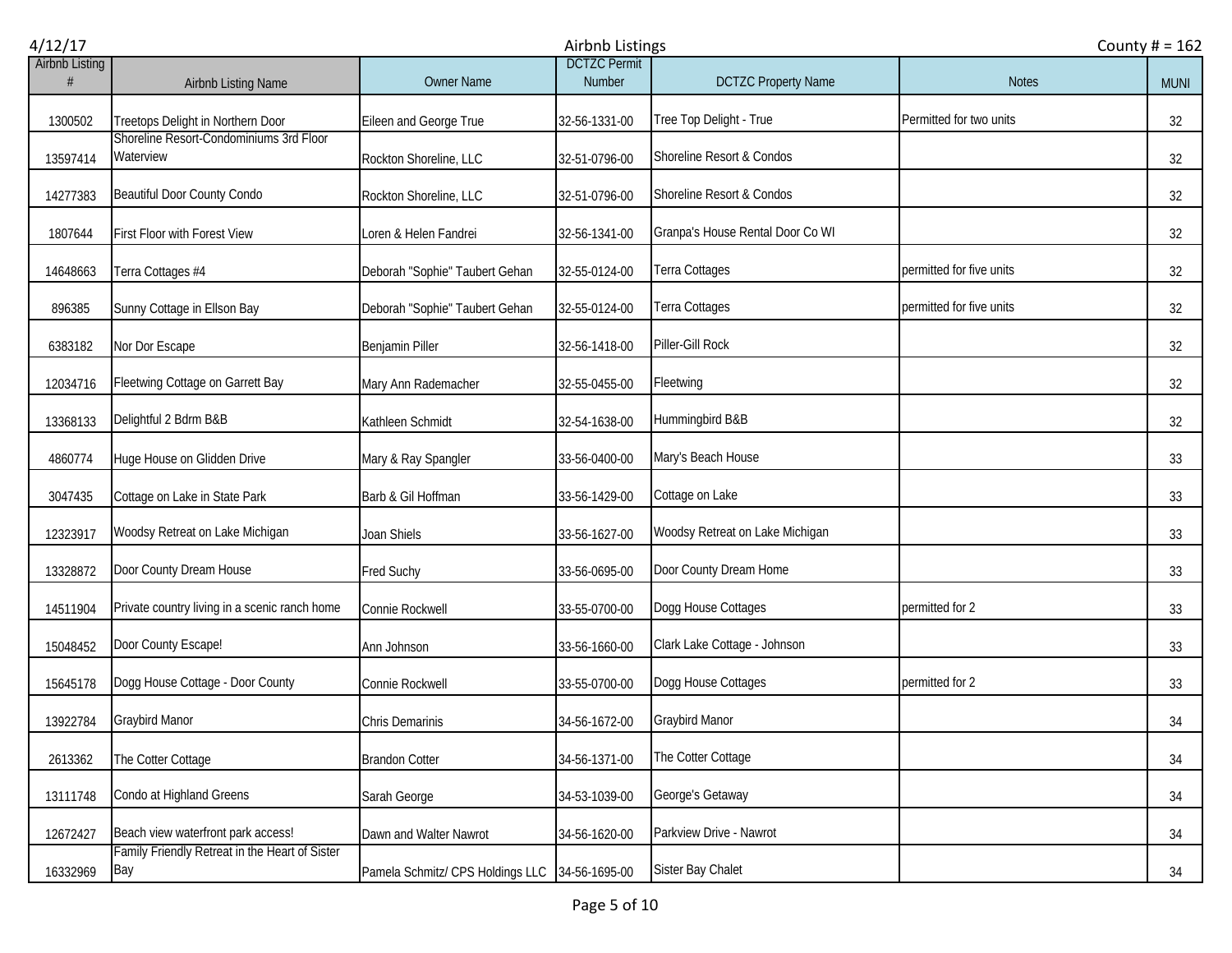| 4/12/17               |                                                  |                                                     | Airbnb Listings               | County $# = 162$                  |                                                        |             |
|-----------------------|--------------------------------------------------|-----------------------------------------------------|-------------------------------|-----------------------------------|--------------------------------------------------------|-------------|
| <b>Airbnb Listing</b> | Airbnb Listing Name                              | <b>Owner Name</b>                                   | <b>DCTZC Permit</b><br>Number | <b>DCTZC Property Name</b>        | <b>Notes</b>                                           | <b>MUNI</b> |
|                       | Door County, Sister Bay 2br House Golf/Sunset    |                                                     |                               |                                   |                                                        |             |
| 17556199              | <u>view</u>                                      |                                                     |                               |                                   |                                                        | 34          |
| 18150677              | In the heart of Sturgeon Bay.                    | David Hayes                                         | 35-54-1427-00                 | Reynolds House B&B                |                                                        | 35          |
| 17380652              | Sawyer View Village                              | Ken Glasheen                                        | 35-56-1726-00                 | Sawyer View Village               |                                                        | 35          |
| 1095333               | A City Cottage in the Heart of Town              | Kelly Avenson & Elliot Goettelman                   | 35-56-1651-00                 | City Cottage, The                 |                                                        | 35          |
| 10732512              | Private BR/BA, FRPLCE, Historic B&B              | <b>Dennis Statz</b>                                 | 35-52-0856-00                 | White Lace Inn                    | permitted for eighteen - six units listed on<br>Airbnb | 35          |
| 9091864               | Porthaven                                        | Joe Fittshur                                        | 35-56-1329-00                 | Port Haven Executive Home         |                                                        | 35          |
| 3324489               | Downtown Sturgeon Bay, Arbor                     | RME Holdings - Robert Esposito                      | 35-53-1452-00                 | Arbor and Postcard - RME Holdings | Permitted for two units                                | 35          |
| 8129738               | Sturgeon Bay Doll House                          | Patrice Sebastian                                   | 35-56-1565-00                 | Sturgeon Bay Doll House           |                                                        | 35          |
| 10704789              | Private BR/BA, WHRPL, Historic B&b               | <b>Dennis Statz</b>                                 | 35-52-0856-00                 | White Lace Inn                    | permitted for eighteen - six units listed on<br>Airbnb | 35          |
| 9506189               | Diplomat Bed and Breakfast                       | Tami Dal Santo                                      | 35-54-1544-00                 | Diplomat Bed and Breakfast        | permitted for six units                                | 35          |
| 17586605              | The Diplomat Bed and Breakfast/Chancery<br>suite | Tami Dal Santo                                      | 35-54-1544-00                 | Diplomat Bed and Breakfast        | permitted for six units                                | 35          |
| 3190446               | Downtown Sturgeon Bay - Postcard                 | RME Holdings - Robert Esposito                      | 35-53-1452-00                 | Arbor and Postcard - RME Holdings | Permitted for two units                                | 35          |
| 10569102              | Private BR/BA, FRPLCE, Historic B&B              | <b>Dennis Statz</b>                                 | 35-52-0856-00                 | White Lace Inn                    | permitted for eighteen - six units listed on<br>Airbnb | 35          |
| 10731586              | Private BR/BA, FP & WHO, Historic B&B            | <b>Dennis Statz</b>                                 | 35-52-0856-00                 | White Lace Inn                    | permitted for eighteen - six units listed on<br>Airbnb | 35          |
| 10700860              | Private BR/BA, Whrlpl, Historic B&B              | <b>Dennis Statz</b>                                 | 35-52-0856-00                 | White Lace Inn                    | permitted for eighteen - six units listed on<br>Airbnb | 35          |
| 3280736               | Door County Waterfront Cottage                   | CenterPointe Yacht Services                         | 35-56-0911-00                 | CenterPointe Marina               | permitted for three units                              | 35          |
| 13749828              | Door County Waterfront Cottage                   | CenterPointe Yacht Services                         | 35-56-0911-00                 | CenterPointe Marina               | permitted for three units                              | 35          |
| 10730935              | Private BR/BA, FP & WHP, Historic B&B            | <b>Dennis Statz</b>                                 | 35-52-0856-00                 | White Lace Inn                    | permitted for eighteen - six units listed on<br>Airbnb | 35          |
| 12792862              | Downtown Sturgeon Bay CornerSuite                | Robert & Teresa Esposito                            | 35-53-1628-00                 | Villa and Corner Suite            | permitted for 2                                        | 35          |
| 9271311               | Chalet on the Shore                              | Jennifer Jorns & Brian Frisque                      | 35-56-1663-00                 | Chalet by the Shore               |                                                        | 35          |
| 13001169              | Gem Down the Lane                                | Carrie Rollins/ Estate of Jane Meacha 35-56-1667-00 |                               | Gem Down the Lane                 |                                                        | 35          |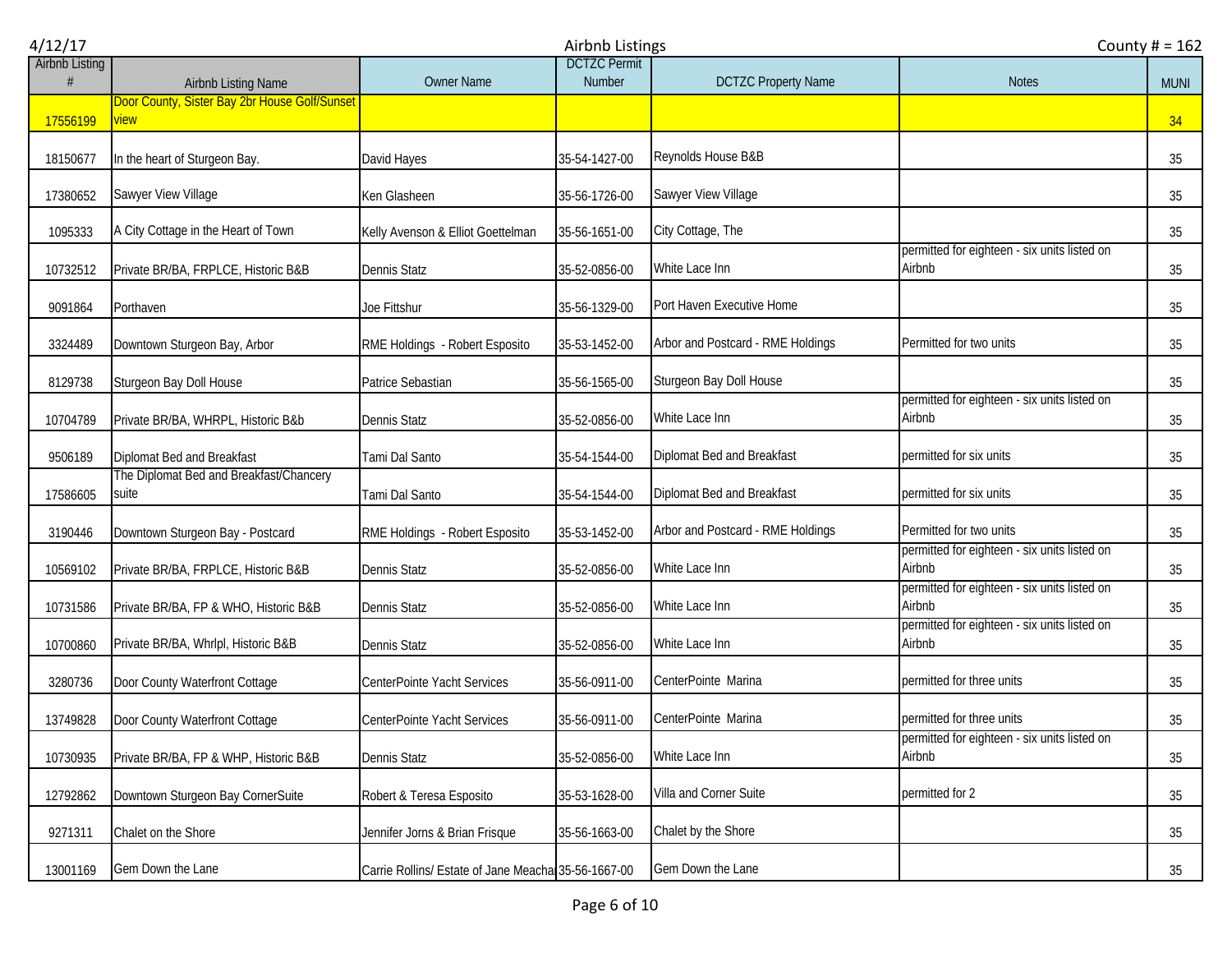| 4/12/17               |                                                       |                                  | County $# = 162$                     |                                  |                  |             |
|-----------------------|-------------------------------------------------------|----------------------------------|--------------------------------------|----------------------------------|------------------|-------------|
| <b>Airbnb Listing</b> | Airbnb Listing Name                                   | <b>Owner Name</b>                | <b>DCTZC Permit</b><br><b>Number</b> | <b>DCTZC Property Name</b>       | <b>Notes</b>     | <b>MUNI</b> |
| 3518762               | Downtown Sturgeon Bay, Door County                    | Hans Reumschuessel               | 35-56-1437-00                        | Downtown Sturgeon Bay            |                  | 35          |
| 13257277              | Door County Easy Living                               | <b>Rich Miller</b>               | 35-56-1654-00                        | Door County Easy Living - Miller |                  | 35          |
| 12793691              | Downtown Sturgeon Bay Villa Suite                     | Robert & Teresa Esposito         | 35-53-1628-00                        | Villa and Corner Suite           | permitted for 2  | 35          |
| 4692800               | the Magnolia Suite                                    | Diane Allen & Mike Perski        | 35-53-1096-00                        | The Magnolia                     |                  | 35          |
| 14487990              | Close to Everything in Sturgeon Bay                   | Ann Kifer                        | 35-56-1673-00                        | Neenah Street Holdings           |                  | 35          |
| 156786                | Waterfront Home Downtown Sturgeon Bay,<br>Door County | Lee Adams                        | 35-56-1555-00                        | Adams - Cozy Cottage on Memorial |                  | 35          |
| 17346242              | The 930                                               | Rob Vogel                        | 35-56-1730-00                        | The 930                          |                  | 35          |
| 18073736              | Claybanks   A Woodsy Retreat near Lake<br>Michigan    | David Goettelman                 | 36-56-1731-00                        | Clay Banks Woodsy Retreat        |                  | 36          |
| 10283729              | Historic Family Farm                                  | Tom Mickelson                    | 36-56-1579-00                        | <b>Historic Family Farm</b>      |                  | 36          |
| 6253565               | Lake Lane Cottages in Door County                     | Rob Vogel                        | 36-56-0869-00                        | Lake Lane Cottages               | permitted for 3  | 36          |
| 11700582              | Lake Lane Cottages Camper                             | Rob Vogel                        | 36-56-0869-00                        | Lake Lane Cottages               | permitted for 3  | 36          |
| 11699220              | Lake Lane Cottage                                     | Rob Vogel                        | 36-56-0869-00                        | Lake Lane Cottages               | permitted for 3  | 36          |
| 13664372              | Parkway Escape                                        | Dale & Carol Polzin              | 39-56-0922-13                        | Parkway Escape                   |                  | 39          |
| 1327057               | 3 Bedroom Cottage with a Water View                   | Mark and Jill Schwarzbauer       | 39-56-1320-00                        | La Bella Casa Di Mattoni         |                  | 39          |
| 15057147              | Door County Shore Front 2 Bdrm Cabin on 1.2<br>Acres  | Pat O'Donnell                    | 39-56-1398-00                        | Cabin Sun Over Beach             |                  | 39          |
| 17300921              | Family Friendly Cabin On The Bay!                     | Goffard                          | 39-56-1709-00                        | Cabin on the Bay - Goffard       |                  | 39          |
| 14266444              | Door County Waterfront Cottage                        | Bur Wholesale Company - John Bur | 42-56-1666-00                        | Waterfront Cottage - BUR         |                  | 42          |
| 8898775               | Viking Village 2 Bedroom Flat                         | <b>Andrew Valentincic</b>        | 46-50-1596-00                        | Viking Village                   | permitted for 13 | 46          |
| 4799617               | Shoreline Log Cottage on Island                       | Kathleen Cascio                  | 46-56-1510-00                        | Danish Log Cabin                 |                  | 46          |
| 5580349               | Quiet Vacation Home                                   | Debra L. Sheridan                | 46-56-1526-00                        | Island Legacy House              |                  | 46          |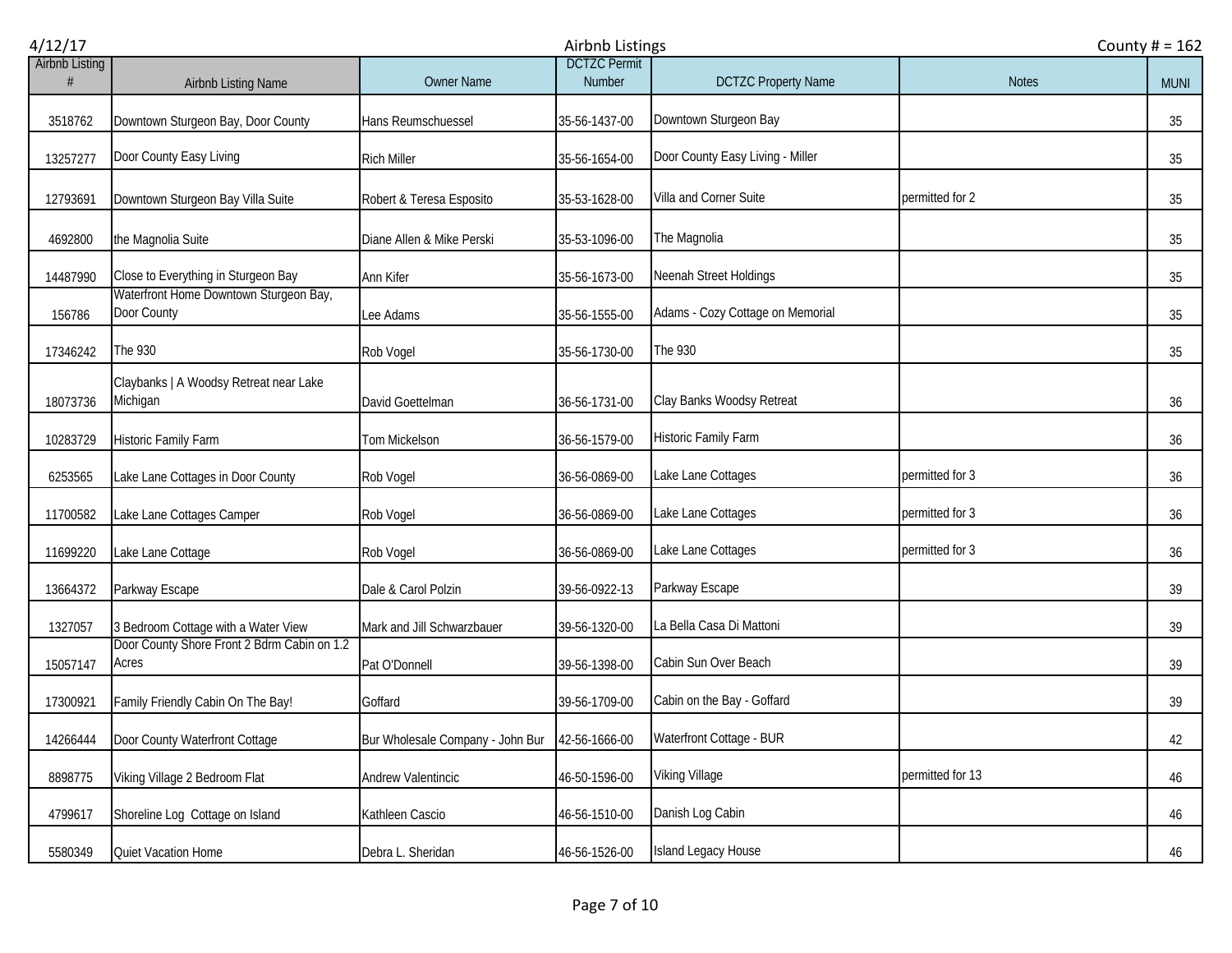| 4/12/17               |                                                                                              |                                                | Airbnb Listings               |                                   |                  | County $# = 162$ |  |
|-----------------------|----------------------------------------------------------------------------------------------|------------------------------------------------|-------------------------------|-----------------------------------|------------------|------------------|--|
| <b>Airbnb Listing</b> | Airbnb Listing Name                                                                          | <b>Owner Name</b>                              | <b>DCTZC Permit</b><br>Number | <b>DCTZC Property Name</b>        | <b>Notes</b>     | <b>MUNI</b>      |  |
| 714587                | Quiet Cabin with Deck in Woods                                                               | Jim Beneda                                     | 46-56-1575-00                 | Quiet Cabin in the Woods - Beneda |                  | 46               |  |
| 14825088              | Charming one bedroom flat at Viking Village                                                  | Andrew Valentincic                             | 46-50-1596-00                 | Viking Village                    | permitted for 13 | 46               |  |
| 11389754              | Charming Near Town Motel Room                                                                | Andrew Valentincic                             | 46-50-1596-00                 | Viking Village                    | permitted for 13 | 46               |  |
| 13156138              | Cute Affordable Cabin on Island                                                              | Dawn Chier                                     | 46-55-0731-00                 | Coffee Creek Cabin                | permitted for 2  | 46               |  |
| 13378765              | Coffee Creek Cabins "Biker Cabin" on Wash.<br><b>Island</b>                                  | Dawn Chier                                     | 46-55-0731-00                 | Coffee Creek Cabin                | permitted for 2  | 46               |  |
| 14443055              | Bay Farm Lake Cottage                                                                        | Kathleen Young                                 | 46-56-1650-00                 | Bay Farm LLC                      |                  | 46               |  |
| 10907613              | Sunrise A Frame on the lake                                                                  | <b>Andrew Valentincic</b>                      | 46-50-1596-00                 | Viking Village                    | permitted for 13 | 46               |  |
| 15351847              | Cozy and charming studio with kitchen.                                                       | Andrew Valentincic                             | 46-50-1596-00                 | Viking Village                    | permitted for 13 | 46               |  |
| 16723200              | Summer Place Large Cabin                                                                     | Reinhold Schomann                              | 46-55-0643-00                 | Summer Place                      | Permitted for 2  | 46               |  |
| 16768580              | Summer Place Small Cabin                                                                     | Reinhold Schomann                              | 46-55-0643-00                 | Summer Place                      | Permitted for 2  | 46               |  |
| 10943813              | Camp Villa B&B                                                                               | Not Door County Comes up in Door County Search |                               |                                   | Outside DC       |                  |  |
| 443694                | Lundgren Tree Farm                                                                           | Not Door County Comes up in Door County Search |                               |                                   | Outside DC       |                  |  |
| 11010408              | Sand Beach Cabin                                                                             | Not Door County Comes up in Door County Search |                               |                                   | Outside DC       |                  |  |
| 8900070               | <b>Flom Retreat</b>                                                                          | Not Door County Comes up in Door County Search |                               |                                   | Outside DC       |                  |  |
| 14648642              | <b>Upper Peninsula MI Retreat</b>                                                            | Not Door County Comes up in Door County Search |                               |                                   | Outside DC       |                  |  |
| 17712587              | Quiet and Serene Get-Away! 4 miles from town. Not Door County Comes up in Door County Search |                                                |                               |                                   | Outside DC       |                  |  |
| <b>MUNI</b>           |                                                                                              | # of Airbnb Properties                         |                               |                                   |                  |                  |  |
| $\overline{2}$        | <b>Baileys Harbor</b>                                                                        | 8                                              |                               |                                   |                  |                  |  |
| 6                     | Clay Banks                                                                                   | $\overline{2}$                                 |                               |                                   |                  |                  |  |
| 8                     | Town of Egg Harbor                                                                           | 20                                             |                               |                                   |                  |                  |  |
| 9                     | Village of Egg Harbor                                                                        | 17                                             |                               |                                   |                  |                  |  |
| 11                    | Ephraim                                                                                      | 5                                              |                               |                                   |                  |                  |  |
| 12                    | Gibraltar                                                                                    | $10\,$                                         |                               |                                   |                  |                  |  |
| 14                    | Town of Forestville                                                                          | $\boldsymbol{0}$                               |                               |                                   |                  |                  |  |
| 15                    | Town of Jacksonport                                                                          | 5                                              |                               |                                   |                  |                  |  |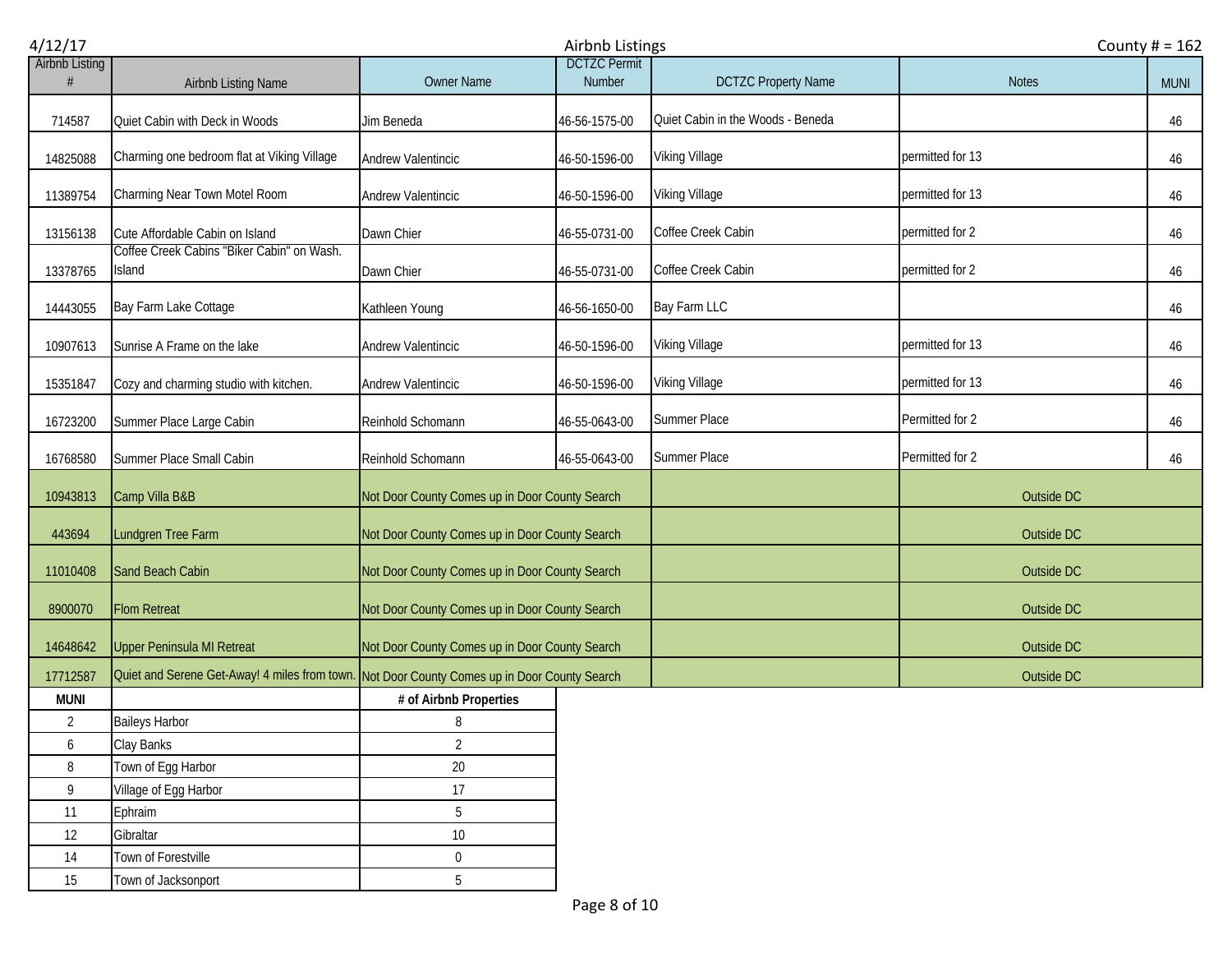| 4/12/17        |                      |            | Airbnb Listings     |                            |              | County $# = 162$ |
|----------------|----------------------|------------|---------------------|----------------------------|--------------|------------------|
| Airbnb Listing |                      |            | <b>DCTZC Permit</b> |                            |              |                  |
|                | Airbnb Listing Name  | Owner Name | Number              | <b>DCTZC Property Name</b> | <b>Notes</b> | <b>MUNI</b>      |
| 27             | Nasewaupee           |            |                     |                            |              |                  |
| 32             | <b>Liberty Grove</b> | 22         |                     |                            |              |                  |
| 33             | Sevastopol           |            |                     |                            |              |                  |
| 34             | Sister Bay           |            |                     |                            |              |                  |
| 35             | City of Sturgeon Bay | 27         |                     |                            |              |                  |
| 36             | Town of Sturgeon Bay |            |                     |                            |              |                  |
| 39             | Gardner              |            |                     |                            |              |                  |
| 42             | Union                |            |                     |                            |              |                  |
| 46             | Washinton Island     | 13         |                     | 162 TOTAL IN DC            |              |                  |
|                | NOT IN DOOR COUNTY   | o          |                     |                            |              |                  |

|          | Not active                         |                                 |               |                               |                 |    |  |  |
|----------|------------------------------------|---------------------------------|---------------|-------------------------------|-----------------|----|--|--|
| 6541476  | <b>Charming Waterfront Cottage</b> | Alex Trueblood                  | 46-56-1411-00 | Trueblood Cottage             |                 | 46 |  |  |
| 7530840  | Inn at Cedar Crossing              | Stephen Hellmann                | 35-54-0827-00 | Inn at Cedar Crossing         |                 | 35 |  |  |
| 5974438  | Charisma 34ft Sailboat             | Helen & Robin Urban             | 35-59-1501-00 | Charisma Sailboat             |                 | 35 |  |  |
| 16690036 | Harbor Light Inn                   | Harbor Oasis LLC, Sheenah Arenz | 32-52-1527-00 | Harbor Light Inn              |                 | 32 |  |  |
| 12173811 | The Chalet on Garret Bay           | Mary Ann Rademacher             | 32-56-1606-00 | Chalet, The                   |                 | 32 |  |  |
| 8282578  | The Cottage on Cottage Rd          | Mark and Kari Speltz            | 32-56-1560-00 | The Cottage on Cottage Road   |                 | 32 |  |  |
| 230311   | Awesome Log Home Door Co, WI       | Cheryl M Robertson              | 27-56-1211-00 | Maple Haven Bed and Breakfast |                 | 27 |  |  |
| 4861518  | Beautiful Beach House              | Mary & Ray Spangler             | 02-52-0393-00 | Cedar Beach Inn               |                 | 2  |  |  |
| 6006127  | Highview Lodge, 40 Private Acres   | Matthew T Reese                 | 46-56-1279-00 | <b>Highview Lodge</b>         |                 | 46 |  |  |
| 11165648 | Luxury Rooms in heart of Ephraim   | Diane Taillon                   | 11-52-1583-00 | Hillside Inn Ephraim          | permitted for 7 | 11 |  |  |